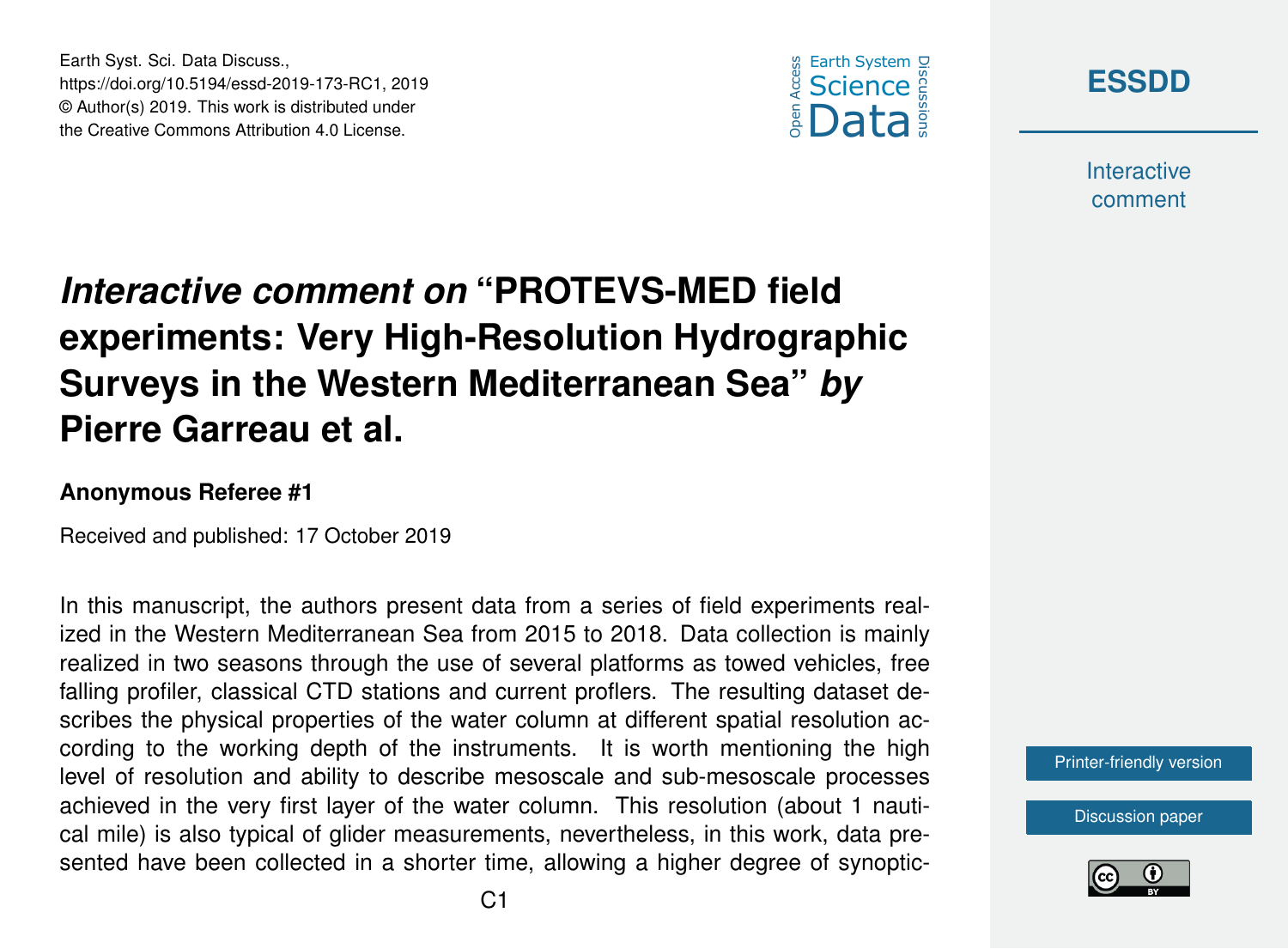ity to be achieved. Data collected along depth has been also completed by undergoing measurements collected at surface on board the research vessel and by biological data collected through dedicated sensors. The paper is easy to read, wellstructured and provides detailed description of the data and of the field experiments designed to collect them. Datasets are easy to access and are of full interest for scientists focusing on mesoscale and sub-mesoscale processes, even if at least one link (https://www.seanoe.org/data/00512/62352/data/66880.pdf) is not working.

I consider that this paper must be published after minor revision. Here are some comments or questions and a few technical remarks that can be useful for the authors and that should be addressed.

Line 24 "(about 10000 Km)" could be replaced by (total length about 10000 Km)

Line 28 TermoSalinoGraph (TSG) "CTD casts" could be replaced by Classical full depth CTD stations have been realized.... Please define CTD acronym. I think that the manuscript would benefit of a clear distinction between a CTD (instrument that is included in the towed system as well as in the free fall profiler) and a classical CTD cast performed when the ship stops in a sampling station. At the moment, in this manuscript the term CTD is used for all the classical oceanographic stations and this could generate some confusion.

Line 29 "objects" may be replaced by "structures"

Line 30 "the aim of the survey. . .." Please consider resentencing

Line 32 "biological sensors. . ..have been carried out" Please consider resentencing

Line 44 "chlorophyll a " replace with chlorophyll a. Please be coherent throughout the paper

Line 47 "As the scales" might be replasec by "As all these scales" "to develop observations" please replace with"to develop an observation strategy" Line 56-60 Please consider to move here the figure 1 also adding the geographical references mentioned

**Interactive** comment

[Printer-friendly version](https://www.earth-syst-sci-data-discuss.net/essd-2019-173/essd-2019-173-RC1-print.pdf)

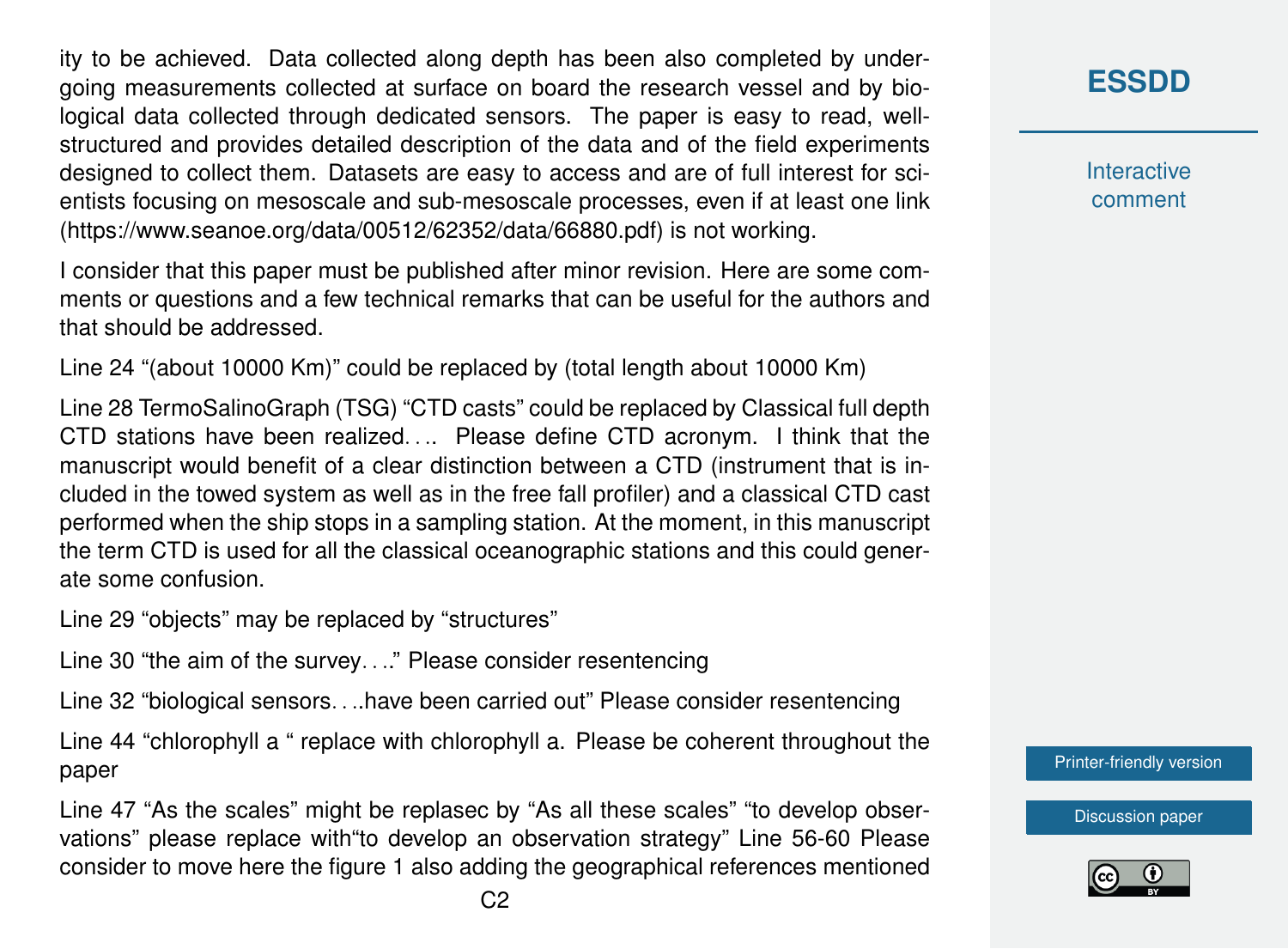in the text (up to section 3). I would also move to the very first lines the name of the study area. Line 57 "depths under" maybe "below"

Paragraph 2.1 Please consider to add a figure showing the Mediterranean Sea and the oceanographic features described in this paragraph, as well as the location of the study area. Please add a description of the deep layer properties, or alternatively rename the paragraph to focus on surface and intermediate circulation and main water masses

Line 101 "patchy ocean" maybe "patchy ocean areas"

Line 106 show

Line 112 because of

Line 121 high resolution in situ data by glider have also been compared to the new generation salinity products by SMOS satellite as in "Aulicino, G.; Cotroneo, Y.; Olmedo, E.; Cesarano, C.; Fusco, G.; Budillon, G. In Situ and Satellite Sea Surface Salinity in the Algerian Basin Observed through ABACUS Glider Measurements and BEC SMOS Regional Products. Remote Sens. 2019, 11, 1361".

Line 129 What you mean with "turning radius"? Is the ability to change direction?

Line 146 The parenthesis includes both oceanographic features that are described in the dataset and basins. Probably listing just one of the categories would be better.

Line 148 "weddies" have not been defined before

Line 155 "rapidcast" not mentioned or described before please add a description at lines 127-140 as for SeaSoar or MVP

Line 158 "CTD casts" maybe "classical CTD stations"

Line 160 "Shom" replace with "SHOM"

Line 165-166 Consider removing the inner parenthesis. i.e. "– VMADCP –"

Line 192-195 NBF and NC have already been defined, please use the acronyms

**Interactive** comment

[Printer-friendly version](https://www.earth-syst-sci-data-discuss.net/essd-2019-173/essd-2019-173-RC1-print.pdf)

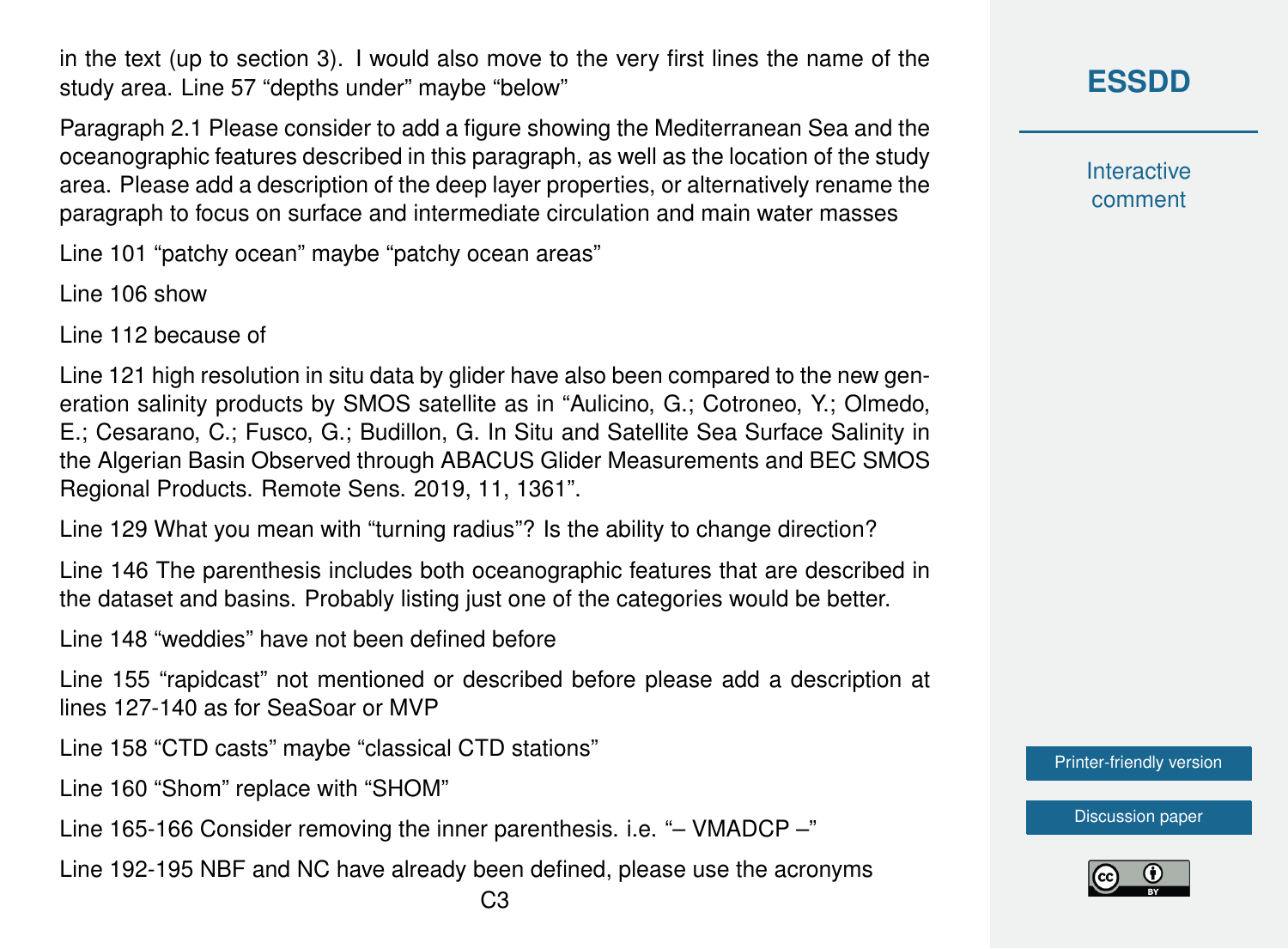Line 204 ". . .to a strong Mistral gust, part of the cruise. . .."

Line 212 "lagrangian"

Line 217 "Finite Singular Lyapunov Exponents" consider adding a reference

Line 244 "given" or "giving"?

Line 280 (latitude and longitude)

Line 292 "Shom" should be SHOM. Please check throughout the entire manuscript

Line 294 in the case. . ..which is the more common"

Line 298 "SBE 35's" maybe "SBE 3's"?

Line 319 "available for data" maybe "available for each dataset"

Line 320 "consists in" maybe "consists in the" "sensor" should be sensors"

Line 325 Are the gridded profiles averaged along depth only? The term gridded may confuse the reader

Line 340 What you mean with "higher temporal resolution"? Please clarify. If the float is enveloped in a structure it would provide longer observations in time.

5. Overiew of the observations As stated in the introduction, here a limited number of sample analysis of the collected data are offered to the reader. Please consider adding a sentence at the beginning of the chapter that clarify this.

Line 356 "When deployed"

Line 376 "frequently show"

Line 379 "CTD casts" should be "classical CTD stations"

Line 379-381 Please add the position of these casts on figure

Figure 3 Please consider splitting this figure in order to obtain an hgher definition for

**Interactive** comment

[Printer-friendly version](https://www.earth-syst-sci-data-discuss.net/essd-2019-173/essd-2019-173-RC1-print.pdf)